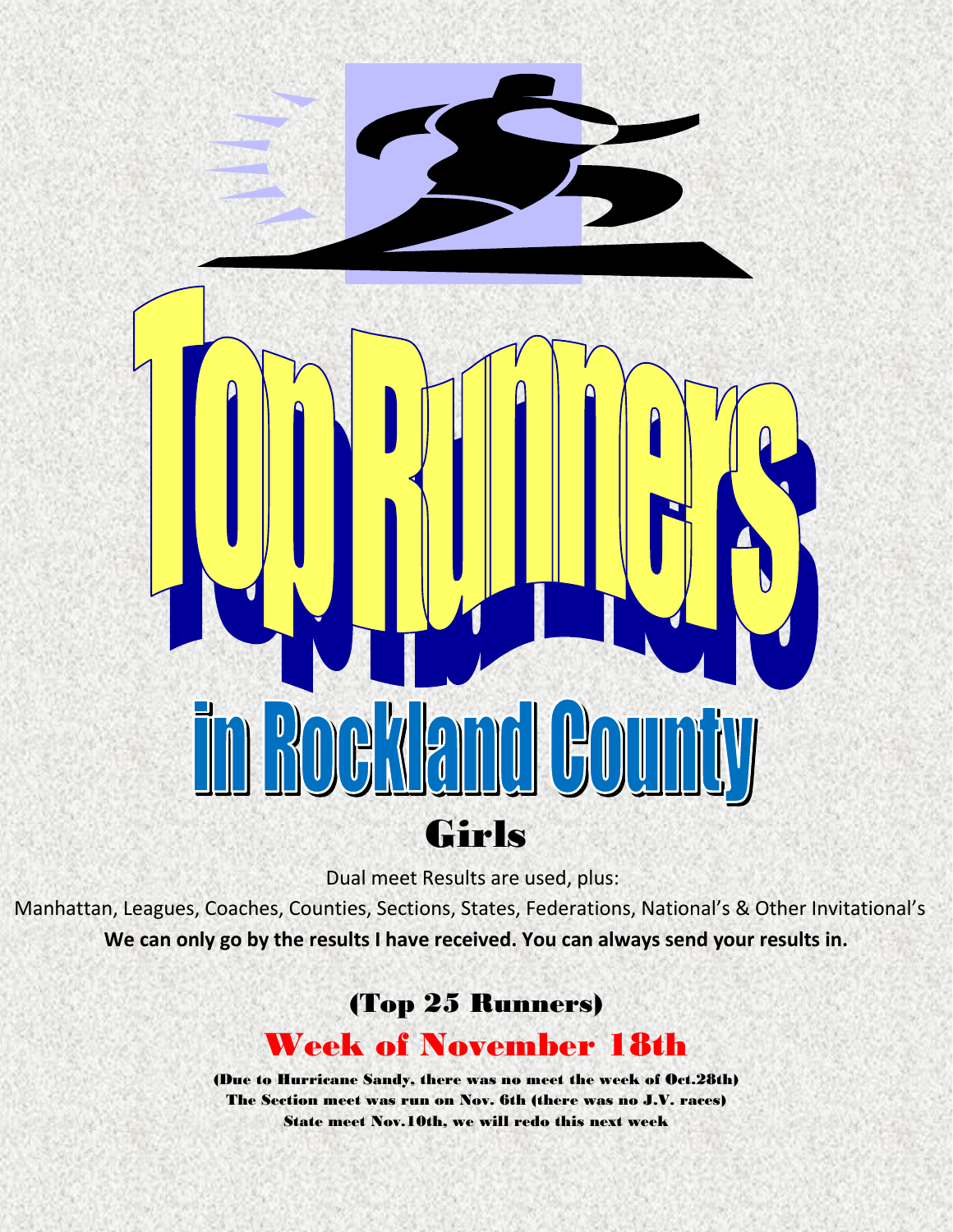## 1. Megan Young (Nan) SR

*10/21 (3rd), 10/28 (UCH), 11/4 (UCH), 11/11 (2nd), 11/18 (UCH),*

Dual Meet Results-Beat: W1 No results, W2 Madson Goldrick (TZ), W3 Laura Cooper (PR), Catherine Rayward (PR), W4 No Results,

 Suffern Invit. – **DNR** Bear Mountain Park Red Raider Run (5K) – **19:26.61** Anthony Wayne Park EJ Herrman Invit – **19:49.0** Proctor Park, Utica, NY Brewster Classic (5K) – **19:01** Brewster NY Manhattan: – **15:07.4** Van Cortland Park League 4B: **17:47.85 (2nd Place)** Bear Mountain Park Coaches (5K): – **20:16.42** Bowdoin Park County: – **17:34.60 (1st Place)** Bear Mountain Park Sections (5K): Class B- **18:44.90 (1st)** Bowdoin Park State Meet: Class B – **18:22.6 (1st Place)**

3. Erin Jaskot (TZ) JR

*10/21 (2nd), 10/28 (UCH), 11/4 (3rd), 11/11 (4th), 11/18 (UCH),*

Dual Meet Results-Beat: W1 Sam Rokicsak (CS), Chloe Tannhauser (NR), W2 Megan Young (NAN), Lauren Fernandez (NAN), W3 Kate Zendell (SUFF), Rachel Ludwikowski (SUFF), W4 Laura Cooper (PR),

 Suffern Invit. - **18:59.54** Bear Mountain Park Queensbury Invit. (5K) – **19:00.82** Queensbury HS Suffolk Coaches (5K) – **19:43.7** Sunken Meadow Week of 9/30/12 – **DNR**  Manhattan: - **14:57.6** Van Cortland Park League 4B: **18:09.78 (3rd Place)** Bear Mountain Park Coaches (5K): - **19:37.58** Bowdoin Park County: - **18:01.39 (4th Place)** Bear Mountain Park Sections (5K): Class B – **19:09.64 (3rd)** Bowdoin Park

State Meet: Class B – **18:40.0 (9th Place)** Federation Meet: **19:07.5 (17th Place)** Bowdoin Park

## 2. Kate Zendell (Suff) SO

*10/21 (UCH), 10/28 (UCH), 11/4 (4th), 11/11 (3rd), 11/18 (4th),*

Dual Meet Results-Beat: W1 No Results W2 No Meet W3 Madison Goldrick (TZ), W4 DNR

Federation Meet: **18:35.8 (4th Place)** Bowdoin Park Federation Meet: **18:50.7 (10th Place)** Bowdoin Park Suffern Invit. - **18:36.47** Bear Mountain Park Warwick Big Purple – **19:13.4** Warwick HS Paul Short (5K) – **19:07** Lehigh University Week of 9/30/12 – **DNR**  Manhattan: - **15:13.3** Van Cortland Park League 4A: **18:18.74 (2nd Place)** Bear Mountain Park Coaches (5K): - **DNR** Bowdoin Park County: - **18:01.18 (3rd Place)** Bear Mountain Park Sections (5K): Class A- **18:55.11 (3rd)** Bowdoin Park State Meet: Class A – **18:51.9 (30th Place)**

# 4. Kelly Hayes (PR) JR

*10/21(UCH), 10/28 (UCH), 11/4 (UCH), 11/11 (1st), 11/18 (2nd),*

Dual Meet Results-Beat: W1 Zoe Maisel (CN), W2 No Meet, W3 Megan Young (NAN), Brooke Madry (NAN), Katie O'Meara (NAN), W4 Erin Jaskot (TZ),

 Briarwood Invit (5K) - **18:54.60** Belmont Plateau, Pa Darlington Invit (5K) - **18:30** Darlington, NJ Six Flags Wild Safari (5K) – **17:49** Six Flags, NJ Fordham Prep (4K) – **15:28.81** Van Cortland Park Manhattan: - **14:40.6** Van Cortland Park League 4B: - **17:31.91 (1st Place)** Bear Mountain Park Coaches (5K): - **19:31.63** Bowdoin Park County: - **17:56.27 (2nd) Place)** Bear Mountain Park Sections (5K): Class B -**19:02.08 (2nd)** Bowdoin Park State Meet: Class B – **20:46.7 (84th Place)** Federation Meet: **19:343.8 (45th Place)** Bowdoin Park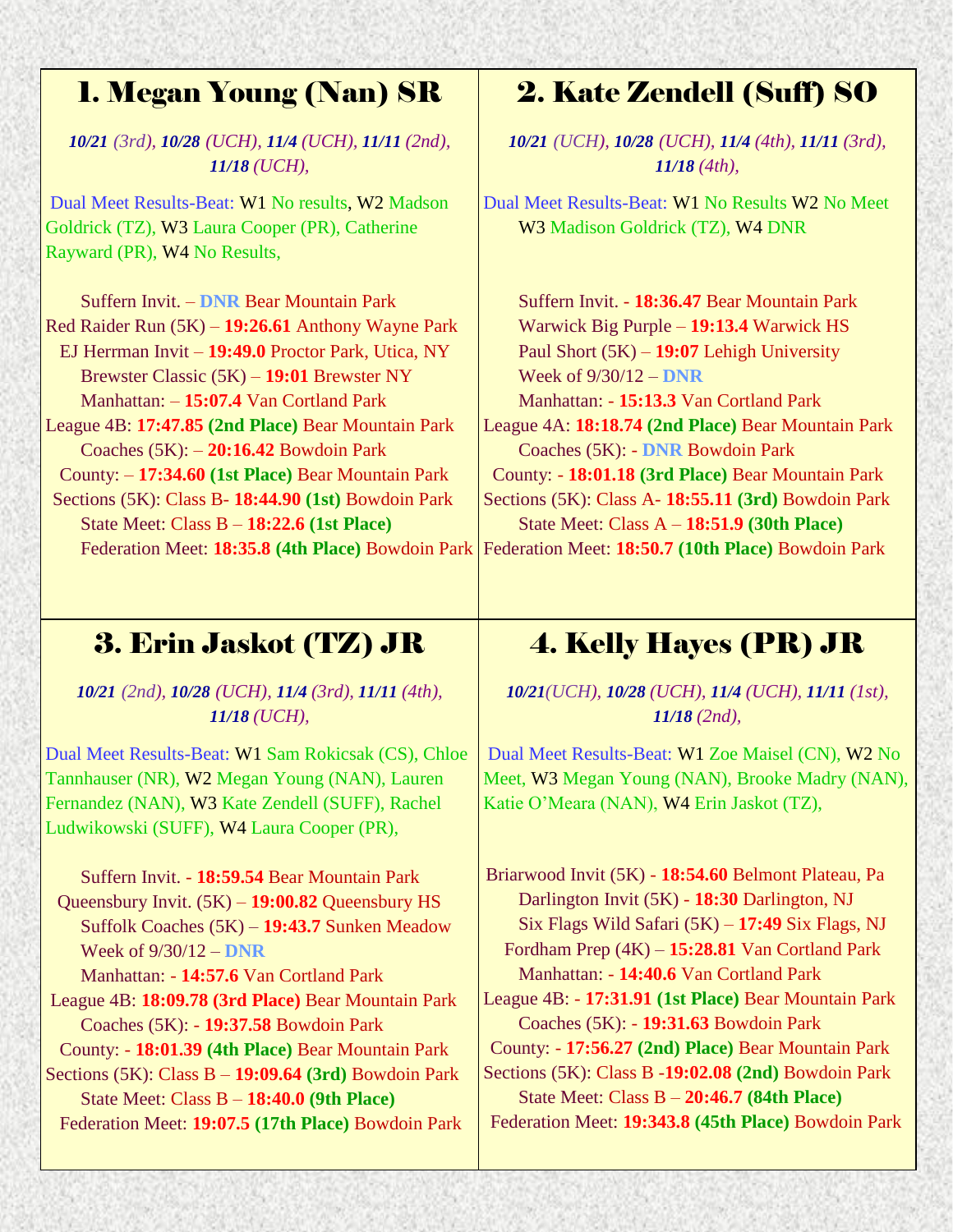#### 5. Mary Katie O'Meara (Nan) JR

*10/21 (UCH), 10/28 (UCH), 11/4 (UCH), 11/11 (UCH), 11/18 (6th),*

Dual Meet Results-Beat: W1 No results, W2 DNR, W3 Kara Santa Teresa (CS), Sam Rokicsak (CS), W<sub>4</sub> N<sub>o</sub> Results,

Suffern Invit. – **DNR** Bear Mountain Park Red Raider Run (5K) – **DNR** Anthony Wayne Park EJ Herrman Invit – **21:10.5** Proctor Park, Utica, NY Brewster Classic (5K) – **20:02** Brewster NY Manhattan: – **15:29.4** Van Cortland Park, League 4B: **18:43.29 (4th Place)** Bear Mountain Park Coaches (5K): – **19:40.21** Bowdoin Park County: – **18:41.91 (8th Place)** Bear Mountain Park Sections (5K): Class B - **19:37.11 (5th)** Bowdoin Park State Meet: Class B – **19:03.5 (25th Place)**

Federation Meet: **19:41.0 (52nd Place)** Bowdoin Park

## 6. Rachel Ludwikowski(Suff) 8th

*10/21 (UCH), 10/28 (UCH), 11/4 (UCH), 11/11 (UCH), 11/18 (5th),*

Dual Meet Results-Beat: W1 No Results, W2 No Meet, W3 Madison Goldrick (TZ), W4 DNR

Suffern Invit. - **20:07.81** Bear Mountain Park Warwick Big Purple – **19:50.0** Warwick HS Paul Short (5K) – **18:57** Lehigh University Week of 9/30/12 – **DNR**  Manhattan: – **15:21.5** Van Cortland Park League 4A: **18:18.14 (1st Place)** Bear Mountain Park Coaches (5K): – **DNR** Bowdoin Park County: – **18:24.57 (5th Place)** Bear Mountain Park Sections (5K): Class A- **20:24.82 (12th)** Bowdoin Park State Meet: Class A – **19:23.7 (48th Place)** Federation Meet: **20:35.4 (108th Place)** Bowdoin Park

#### 7. Catherine Rayward (PR) SO

*10/21 (9th), 10/28 (UCH), 11/4 (8th), 11/11 (7th), 11/18 (9th),*

Dual Meet Results-Beat: W1 Zoe Maisel (CN), W2 No Meet, W3 Lauren Fernandez (NAN), Katie O'Meara (NAN), W4 Deirdre Rizzo (TZ),

 Briarwood Invit. (5K) - **20:43.60** Belmont Plateau, Pa Darlington Invit. (5K) - **20:04** Darlington, NJ Six Flags Wild Safari (5K) – **19:31** Six Flags, NJ Fordham Prep (4K) – **16:50.88** Van Cortland Park Manhattan: - **15:37.4** Van Cortland Park,

- League 4B: **18:59.87 (6th Place)** Bear Mountain Park Coaches (5K): - **20:03.79** Bowdoin Park
- County: **18:33.41(7th Place)** Bear Mountain Park

Sections (5K): Class B – **19:51.57 (6th)** Bowdoin Park State Meet: Class B – **19:44.7 (51st Place)**

Federation Meet: **19:48.5 (60th Place)** Bowdoin Park

## 8. Taryn Colon (Suff) SR

*10/21 (7th), 10/28 (UCH), 11/4 (9th), 11/11 (8th), 11/18 (7th),*

Dual Meet Results-Beat: W1 No Results, W<sub>2</sub> No Meet, W<sub>3</sub> Madison Goldrick (TZ), W4 Kara Santa-Theresa (CS)

Suffern Invit. – **19:17.55** Bear Mountain Park Warwick Big Purple – **20:02.9** Warwick HS Paul Short (5K) – **19:40** Lehigh University Week of 9/30/12 – **DNR**

Manhattan: - **15:35.6** Van Cortland Park, League 4A: **18:50.28 (3rd Place)** Bear Mountain Park

Coaches (5K): - **DNR** Bowdoin Park County: - **18:51.32 (9th Place)** Bear Mountain Park

Sections (5K): Class A -**19:55.29 (9th)** Bowdoin Park State Meet: Class A – **19:25.7 (50th Place)** Federation Meet: **19:52.0 (66th Place)** Bowdoin Park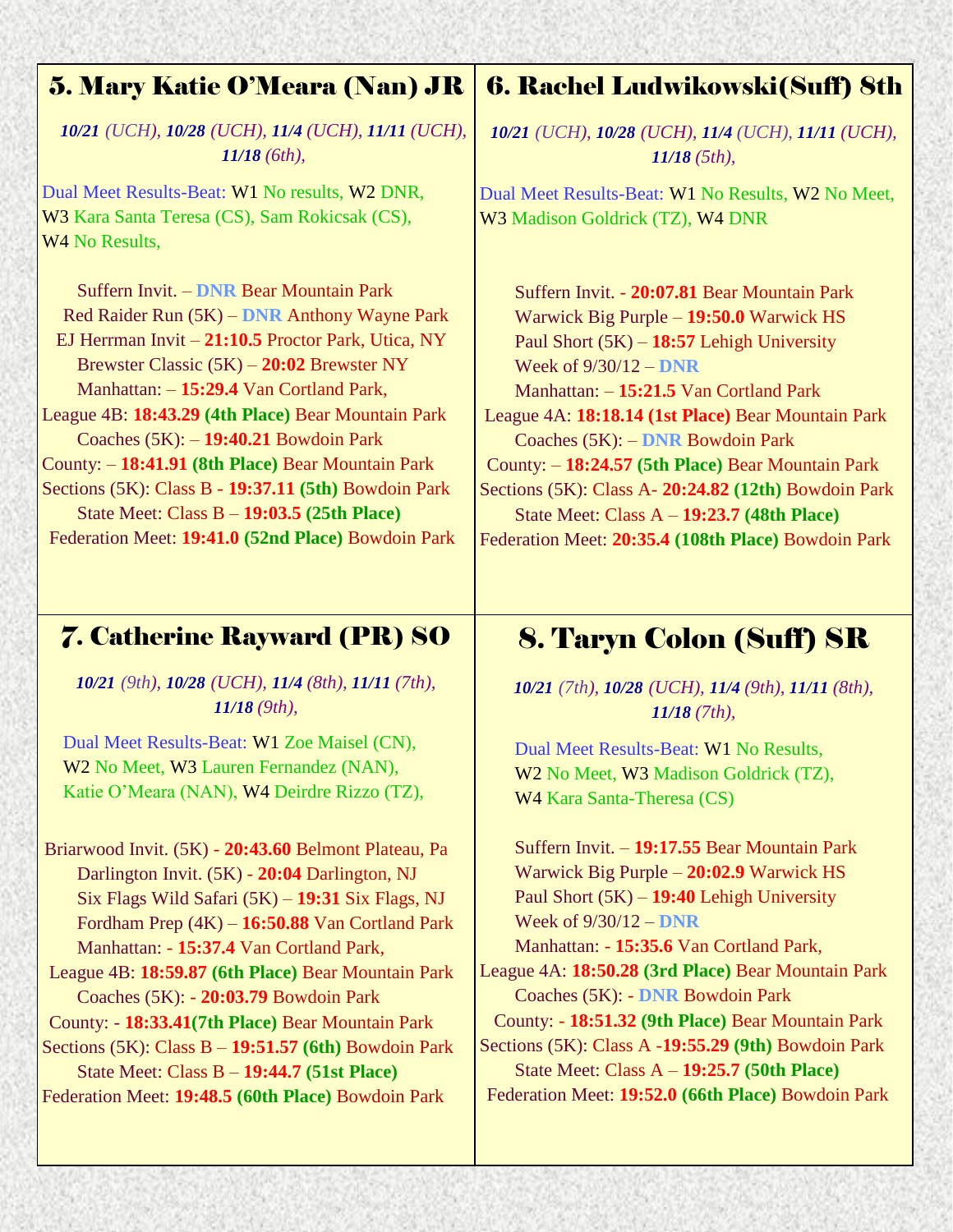## 9. Brooke Madry (Nan) SO

*10/21 (8th), 10/28 (UCH), 11/4 (7th), 11/11 (9th), 11/18 (8th),*

Dual Meet Results-Beat: W1 No Results, W2 Madison Goldrick (TZ), Deidre Rizzo (TZ), W3 Catherine Rayward (PR), W4 No Results

Suffern Invit. – **DNR** Bear Mountain Park Red Raider Run (5K) – **20:12.14** Anthony Wayne Park EJ Herrman Invit – **20:03.6** Proctor Park, Utica, NY Brewster Classic (5K) – **19:33** Brewster NY Manhattan: – **15:36.7** Van Cortland Park League 4B: **18:59.87 (5thPlace)** Bear Mountain Park Coaches (5K): – **20:01.53** Bowdoin Park County: – **18:27.89 (6th Place)** Bear Mountain Park Sections (5K): Class B – **20:16.83 (7th)** Bowdoin Park State Meet: Class B – **19:40.1 (50th Place)** Federation Meet: **20:28.5 (104th Place)** Bowdoin Park

#### 10. Lauren Fernandez (Nan) JR

*10/21 (UCH), 10/28 (UCH), 11/4 (UCH), 11/11 (UCH), 11/18 (UCH),*

 Dual Meet Results-Beat: W1 No Results, W2 Madison Goldrick (TZ), Kassidy Ayres (TZ), W3 Sam Rokicsak (CS), Emma Haley (PR), W4 No Results

 Suffern Invit. – **19:25.70** Bear Mountain Park Red Raider Run (5K) – **20:13.75** Anthony Wayne Park EJ Herrman Invit – **20:41.8** Proctor Park, Utica, NY Brewster Classic (5K) – **20:08** Brewster NY Manhattan: - **16:21.5** Van Cortland Park, League 4B: **19:10.99 (7th Place)** Bear Mountain Park Coaches (5K): - **20:34.69** Bowdoin Park County: - **18:56.39 (10th Place)** Bear Mountain Park Sections (5K): Class B- **20:33.98 (13th)** Bowdoin Park State Meet: Class B – **20:20.1 (70th Place)** Federation Meet: **20:51.3 (125th Place)** Bowdoin Park

#### 11. Madison Goldrick (TZ) JR

*10/21 (UCH), 10/28 (UCH), 11/4 (13th), 11/11 (12th), 11/18 (UCH),*

Dual Meet Results-Beat: W1 Katari Salvseen (CS), W2 Ellie Collinson (NAN), Stephanie Mungroo (NAN), W3 K. McIntosh (SUF), A. Breton (SUF), W4 Emma Haley (PR), Zoe Robertson (NY),

Suffern Invit. – **21:04.15** Bear Mountain Park Queensbury Invit. (5K) – **20:28.94** Queensbury HS Suffolk Coaches (5K) – **21:14.4** Sunken Meadow Week of 9/30/12 – **DNR**  Manhattan: – **16:14.9** Van Cortland Park, League 4B: **19:31.84 (11th Place)** Bear Mountain Park Coaches (5K): – **20:44.66** Bowdoin Park County: – **19:26.71 (13th Place)** Bear Mountain Park Sections (5K): Class B- **20:49.43 (15th)** Bowdoin Park State Meet: Class B – **DNR** Federation Meet: **DNR**

## 12. Deidre Rizzo (TZ) JR

*10/21 (15th), 10/28 (UCH), 11/4 (16th), 11/11 (13th), 11/18 (UCH),*

Dual Meet Results-Beat: W1 Sam Rokicsak (CS), W2 Ellie Collinson (NAN), W3 K.McIntosh (SUF), W4 Ailish Durcan (PR), Zoe Robertson (NY), Emily Haley (PR),

Suffern Invit. – **20:06.03** Bear Mountain Park Queensbury Invit. (5K) – **20:10.79** Queensbury HS Suffolk Coaches (5K) – **20:53.6** Sunken Meadow Week of 9/30/12 – **DNR**

Manhattan: - **16:01.5** Van Cortland Park League 4B: **19:34.58 (12th Place)** Bear Mountain Park Coaches (5K): - **21:18.12** Bowdoin Park

County: - **19:33.59 (16th Place)** Bear Mountain Park Sections (5K): Class B- **20:26.72 (10th)** Bowdoin Park State Meet: Class B - **DNR** Federation Meet: **DNR**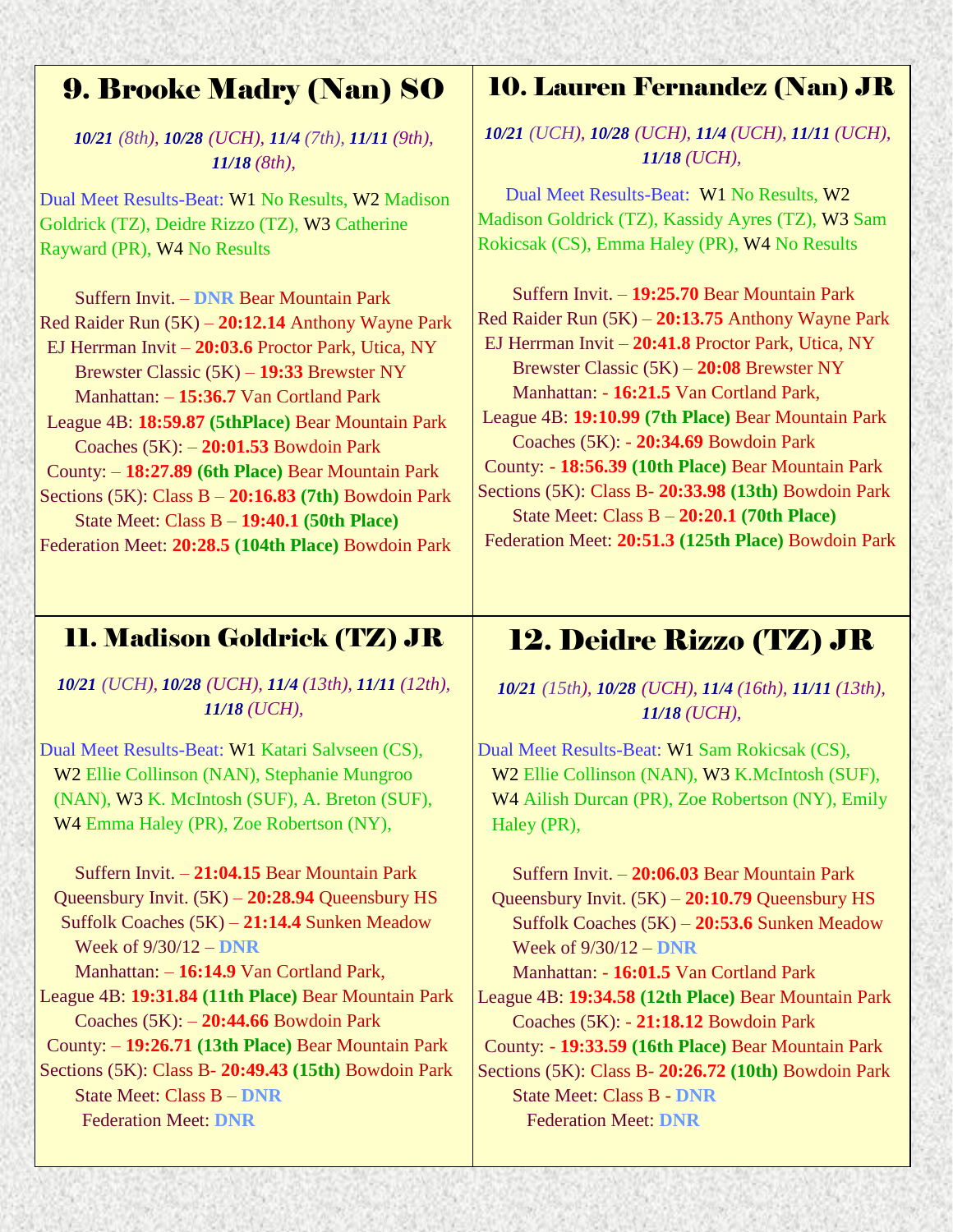## 13. Kaitlyn Harding (PR) 8th

*10/21 (19th), 10/28 (UCH), 11/4 (17th), 11/11 (14th), 11/18 (UCH),*

Dual Meet Results-Beat: W1 Zoe Maisel, (CN), W2 No Meet, W3 Lauren Fernandez (NAN), Sam Rokicsak (CS), W4 Deirdre Rizzo (TZ), Zoe Robertson (NY),

Briarwood Invit (5K) - **21:35.20** Belmont Plateau, Pa Darlington Invit (5K) - **21:19** Darlington, NJ Six Flags Wild Safari (5K) – **19:48** Six Flags, NJ Fordham Prep (2500m) – **10:17.94** Van Cortland Park

Manhattan: – **15:55.5** Van Cortland Park

League 4B: **19:46.00 (15th Place)** Bear Mountain Park Coaches (5K): – **21:32.99** Bowdoin Park

County: – **19:29.30 (14th Place)** Bear Mountain Park Sections (5K): Class B – **20:27.49 (11th)** Bowdoin Park State Meet: Class B - **DNR**

Federation Meet: **21:03.9 (140th Place)** Bowdoin Park

## 14. Kristian Carbone (Nan) FR

*10/21 (14th), 10/28 (UCH), 11/4 (UCH), 11/11 (11th), 11/18 (UCH),*

Dual Meet Results-Beat: W1 No Results, W2 Erin Von Dollen (TZ), W3 Brianne Garvey (PR), Kelly Longarino (CS), W4 No Results

Suffern Invit. – Bear Mountain Park Red Raider Run (5K) – Anthony Wayne Park EJ Herrman Invit – **22:11.8** Proctor Park, Utica, NY Brewster Classic (2500m) – **9:58** Brewster NY Manhattan: – **16:41.6** Van Cortland Park League 4B: **19:16.22 (8th Place)** Bear Mountain Park Coaches (5K): – **20:53.64** Bowdoin Park, County: – **19:14.96 (12th Place)** Bear Mountain Park Sections (5K): Class B- **20:55.77 (18th)** Bowdoin Park State Meet: Class B – **20:19.3 (69th Place)**

Federation Meet: **21:18.4 (156th Place)** Bowdoin Park

# 15. Kassidy Ayres (TZ) SO

*10/21 (12th), 10/28 (UCH), 11/4 (14th), 11/11 (UCH), 11/18 (UCH),*

Dual Meet Results-Beat: W1 Naomi Costabile (NR), W2 Ellie Collinson (NAN), Stephanie Mungroo(NAN), W3 K. McIntosh (SUF), W4 Ailish Durcan (PR),

Suffern Invit. – **20:34.80** Bear Mountain Park Queensbury Invit. (5K) – **20:24.38** Queensbury HS Suffolk Coaches (5K) – **21:02.6** Sunken Meadow Week of 9/30/12 – **DNR**

Manhattan: – **15:59.7** Van Cortland Park

League 4B: **19:25.83 (10th Place)** Bear Mountain Park Coaches (5K): – **21:03.59** Bowdoin Park

County: – **19:38.23 (17th Place)** Bear Mountain Park

Sections (5K): Class B – **20:30.03 (12th)** Bowdoin Park State Meet: Class B - **DNR** Federation Meet: **DNR**

# 16. Laura Cooper (PR) JR

*10/21 (11th), 10/28 (UCH), 11/4 (15th), 11/11 (UCH), 11/18 (UCH),*

Dual Meet Results-Beat: W1 DNR, W2 No Meet, W3 Brooke Madry (NAN), Katie O'Meara (NAN), W4 Deirdre Rizzo (TZ),

Briarwood Invit (5K) - **20:51.20** Belmont Plateau, Pa Darlington Invit (5K) - **19:40** Darlington, NJ Six Flags Wild Safari (5K) – **19:13** Six Flags, NJ Fordham Prep (4K) – **16:29.45** Van Cortland Park Manhattan: – **15:45.7** Van Cortland Park

League 4B: **19:21.69 (9th Place)** Bear Mountain Park Coaches (5K): – **DNR** Bowdoin Park

County: – **19:53.52 (22nd Place)** Bear Mountain Park Sections (5K): Class B – **20:34.84 (14th)** Bowdoin Park State Meet: Class B - **DNR**

Federation Meet: **21:02.5 (137th Place)** Bowdoin Park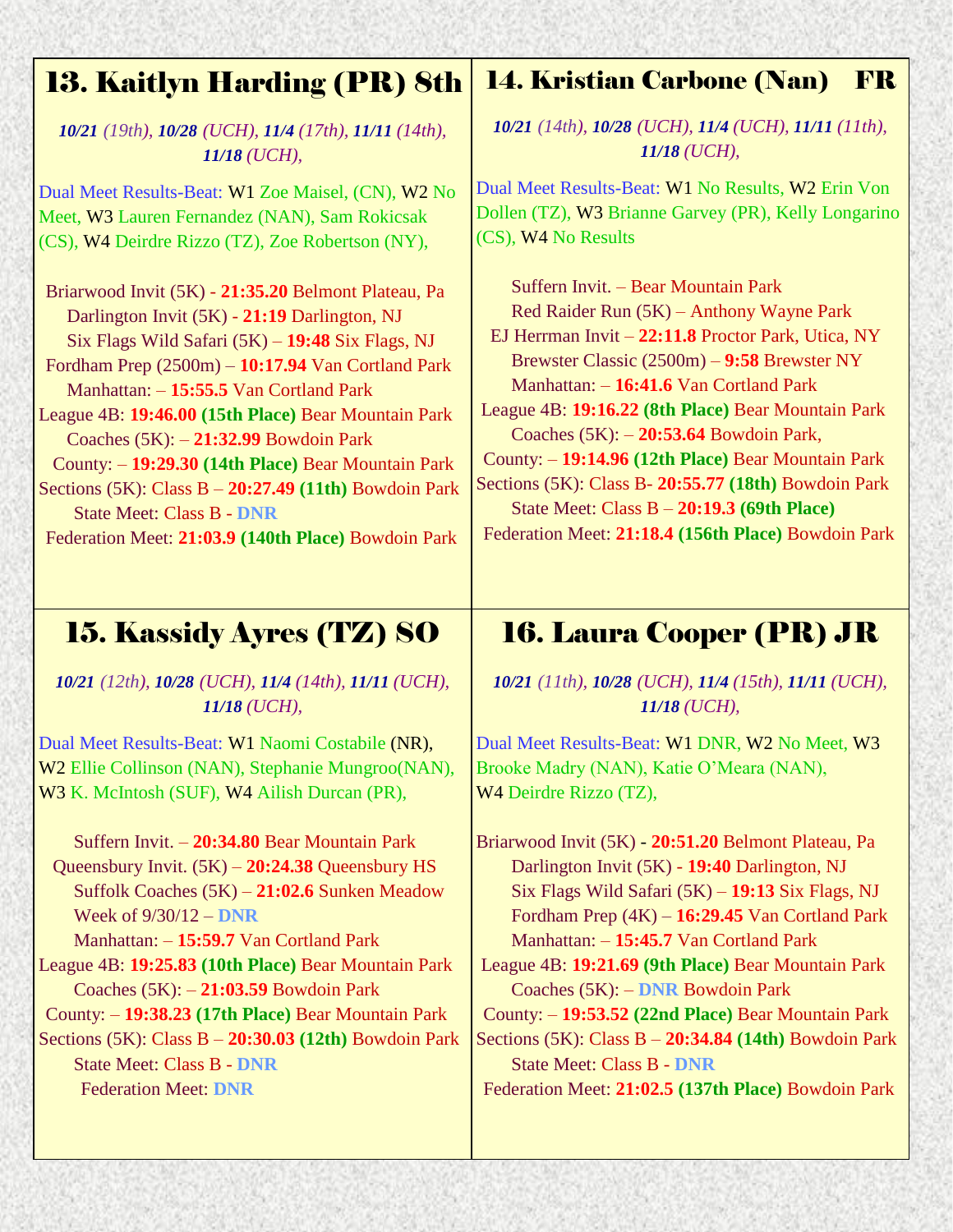| <b>17. Kamryn McIntosh (Suff) 8th</b>                                                                                                                                                                                                                                                                                                                                                                                                                                                                                                                                 | <b>18. Anna Breton (Suff) SO</b>                                                                                                                                                                                                                                                                                                                                                                                                                                                                                           |
|-----------------------------------------------------------------------------------------------------------------------------------------------------------------------------------------------------------------------------------------------------------------------------------------------------------------------------------------------------------------------------------------------------------------------------------------------------------------------------------------------------------------------------------------------------------------------|----------------------------------------------------------------------------------------------------------------------------------------------------------------------------------------------------------------------------------------------------------------------------------------------------------------------------------------------------------------------------------------------------------------------------------------------------------------------------------------------------------------------------|
| 10/21 (NEW), 10/28 (UCH), 11/4 (UCH), 11/11 (UCH),                                                                                                                                                                                                                                                                                                                                                                                                                                                                                                                    | 10/21 (17th), 10/28 (UCH), 11/4 (12th), 11/11 (18th),                                                                                                                                                                                                                                                                                                                                                                                                                                                                      |
| $11/18$ (20th),                                                                                                                                                                                                                                                                                                                                                                                                                                                                                                                                                       | $11/18$ (17th),                                                                                                                                                                                                                                                                                                                                                                                                                                                                                                            |
| Dual Meet Results-Beat: W1 No Results, W2 No Meet,                                                                                                                                                                                                                                                                                                                                                                                                                                                                                                                    | Dual Meet Results-Beat: W1 No Results, W2 No Meet,                                                                                                                                                                                                                                                                                                                                                                                                                                                                         |
| W3 C. Hartnett (TZ), Emily Betts (CN), W4 DNR                                                                                                                                                                                                                                                                                                                                                                                                                                                                                                                         | W3 Caitlin Hartnett (TZ), W4 Emily Betts (CN),                                                                                                                                                                                                                                                                                                                                                                                                                                                                             |
| Suffern Invit. (FR race) - 11:40.87 Bear Mountain Park<br>Warwick Big Purple (FR race) – 8:48.7 Warwick HS<br>Paul Short $(5K)$ – 21:11 Lehigh University<br>Week of $9/30/12 -$ DNR<br>Week 0f 10/14/12- DNR<br>Manhattan: -15:55.9 Van Cortland Park,<br>League 4A: 20:02.18 (8th Place) Bear Mountain Park<br>Coaches (5K): - DNR Bowdoin Park<br>County: - 19:31.42 (15th Place) Bear Mountain Park<br>Sections (5K): Class A- 20:42.96 (15th) Bowdoin Park<br>State Meet: Class $A - 20:35.7$ (86th Place)<br>Federation Meet: 20:01.1 (75th Place) Bowdoin Park | Suffern Invit. - 20:13.59 Bear Mountain Park<br>Warwick Big Purple - 21:22.2 Warwick HS<br>Paul Short $(5K) - 21:10$ Lehigh University<br>Week of $9/30/12 -$ DNR<br>Manhattan: -16:21.4 Van Cortland Park,<br>League 4A: 19:42.94 (4th Place) Bear Mountain Park<br>Coaches (5K): - DNR Bowdoin Park<br>County: - 19:05.80 (11th Place) Bear Mountain Park<br>Sections (5K): Class A -21:16.62 (24th) Bowdoin Park<br>State Meet: Class $A - 20:50.7$ (92nd Place)<br>Federation Meet: 21:25.7 (165th Place) Bowdoin Park |
| <b>19. Angelica Matwiejczuk (Suff) JR</b>                                                                                                                                                                                                                                                                                                                                                                                                                                                                                                                             | <b>20. Caitlin Hartnett (TZ) FR</b>                                                                                                                                                                                                                                                                                                                                                                                                                                                                                        |
| 10/21 (20th), 10/28 (UCH), 11/4 (UCH), 11/11 (NR),                                                                                                                                                                                                                                                                                                                                                                                                                                                                                                                    | 10/21 (16th), 10/28 (UCH), 11/4 (18th), 11/11 (17th),                                                                                                                                                                                                                                                                                                                                                                                                                                                                      |
| $11/18$ (18th),                                                                                                                                                                                                                                                                                                                                                                                                                                                                                                                                                       | $11/18$ (19th),                                                                                                                                                                                                                                                                                                                                                                                                                                                                                                            |
| Dual Meet Results-Beat: W1 No Results, W2 No Meet,<br>W3 Erin Von Dollen (TZ), W4 Kara Santa-Theresa<br>(CN), Samantha Rokicsak (CN),                                                                                                                                                                                                                                                                                                                                                                                                                                 | Dual Meet Results-Beat: W1 Briana Peralta (NR),<br>W2 Ellie Collinson (NAN), W3 E. Breton (SUF),<br>Emily Betts (CN), W4 Emma Haley (PR),<br>Zoe Robertson (NY),                                                                                                                                                                                                                                                                                                                                                           |
| Suffern Invit. - 21:13.43 Bear Mountain Park                                                                                                                                                                                                                                                                                                                                                                                                                                                                                                                          | Suffern Invit. - 20:34.01 Bear Mountain Park                                                                                                                                                                                                                                                                                                                                                                                                                                                                               |
| Warwick Big Purple - 22:11.1 Warwick HS                                                                                                                                                                                                                                                                                                                                                                                                                                                                                                                               | Queensbury Invit. $(5K) - 20:58.93$ Queensbury HS                                                                                                                                                                                                                                                                                                                                                                                                                                                                          |
| Paul Short $(5K)$ – 20:37 Lehigh University                                                                                                                                                                                                                                                                                                                                                                                                                                                                                                                           | Suffolk Coaches (5K) - 21:02.9 Sunken Meadow                                                                                                                                                                                                                                                                                                                                                                                                                                                                               |
| Week of $9/30/12 -$ DNR                                                                                                                                                                                                                                                                                                                                                                                                                                                                                                                                               | Week of $9/30/12 -$ DNR                                                                                                                                                                                                                                                                                                                                                                                                                                                                                                    |
| Manhattan: -16:39.2 Van Cortland Park                                                                                                                                                                                                                                                                                                                                                                                                                                                                                                                                 | Manhattan: -16:46.2 Van Cortland Park                                                                                                                                                                                                                                                                                                                                                                                                                                                                                      |
| League 4A: 21:30.10 (31st Place) Bear Mountain Park                                                                                                                                                                                                                                                                                                                                                                                                                                                                                                                   | League 4B: 19:35.81 (13th Place) Bear Mountain Park                                                                                                                                                                                                                                                                                                                                                                                                                                                                        |
| Coaches (5K): - DNR Bowdoin Park                                                                                                                                                                                                                                                                                                                                                                                                                                                                                                                                      | Coaches $(5K)$ : $-21:32.26$ Bowdoin Park                                                                                                                                                                                                                                                                                                                                                                                                                                                                                  |
| County: -19:37.07 (JV Race) Bear Mountain Park                                                                                                                                                                                                                                                                                                                                                                                                                                                                                                                        | County: 19:59.24 (23rd Place) Bear Mountain Park                                                                                                                                                                                                                                                                                                                                                                                                                                                                           |
| Sections (5K): Class A- 20:48.68 (17th) Bowdoin Park                                                                                                                                                                                                                                                                                                                                                                                                                                                                                                                  | Sections $(5K)$ : Class B $-20:53.90$ $(17th)$ Bowdoin Park                                                                                                                                                                                                                                                                                                                                                                                                                                                                |
| State Meet: Class $B - 20:16.1$ (76th Place)                                                                                                                                                                                                                                                                                                                                                                                                                                                                                                                          | <b>State Meet: Class B - DNR</b>                                                                                                                                                                                                                                                                                                                                                                                                                                                                                           |
| Federation Meet: 20:44.8 (118th Place) Bowdoin Park                                                                                                                                                                                                                                                                                                                                                                                                                                                                                                                   | <b>Federation Meet: DNR</b>                                                                                                                                                                                                                                                                                                                                                                                                                                                                                                |

Federation Meet: **DNR**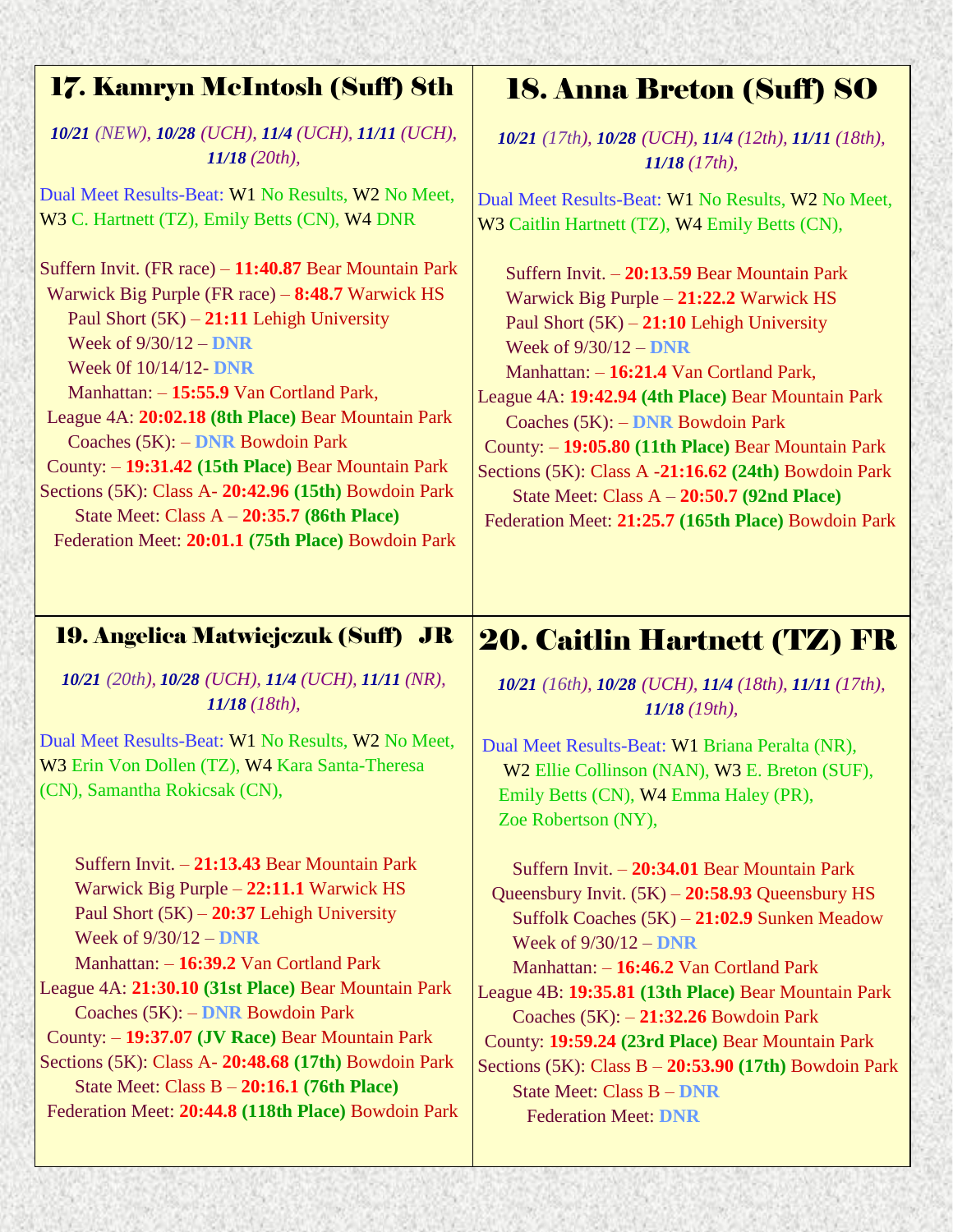## 21. Elina Breton (Suff) SO

*10/21 (21st), 10/28 (UCH), 11/4 (UCH), 11/11 (19th), 11/18 (21st),*

Dual Meet Results-Beat: W1 No Results, W2 No Meet, W3 Emily Betts (CN), W4 Kara Santa-Theresa (CN), Samantha Rokicsak (CN)

Suffern Invit. – **20:36.78** Bear Mountain Park Warwick Big Purple – **21:30.6** Warwick HS Paul Short (5K) – **20:42** Lehigh University Week of  $9/30/12 -$ Did not run

Manhattan: - **16:08.0** Van Cortland Park,

- League 4A: **19:54.13 (6th Place)** Bear Mountain Park Coaches (5K): - **DNR** Bowdoin Park
- County: **19:48.76 (20th Place)** Bear Mountain Park Sections (5K): Class A - **20:55.79 (19th)** Bowdoin Park State Meet: Class A – **20:40.2 (90th Place)**

Federation Meet: **21:18.6 (159th Place)** Bowdoin Park

# 22. Ailish Durcan (PR) 8th

*10/21 (23rd), 10/28 (UCH), 11/4 (21st), 11/11 (22nd), 11/18 (24th),*

Dual Meet Results-Beat: W1 Grace Ostolozaga (AM), W2 No Meet, W3 Kara Santa Teresa (CS), W4 Madison Goldrick (TZ), Zoe Robertson (NY),

Briarwood Invit (FR race) **11:49.20** Belmont Plateau Pa Darlington Invit (5K) – **20:30** Darlington, NJ Six Flags Wild Safari (5K) – **19:54** Six Flags, NJ Fordham Prep (2500m) – **10:46.61** Van Cortland Park Manhattan: – **16:31.3** Van Cortland Park League 4B: **20:06.89 (19th Place)** Bear Mountain Park Coaches (5K): – **21:39.46** Bowdoin Park County: – **19:46.21 (19th Place)** Bear Mountain Park Sections (5K): Class B – **21:31.87 (25th)** Bowdoin Park State Meet: Class B – **DNR**

Federation Meet: **21:11.8 (149th Place)** Bowdoin Park

# 23. Emma Haley (PR) JR

*10/21 (18th), 10/28 (UCH), 11/4 (24th), 11/11 (23rd), 11/18 (22nd),*

Dual Meet Results-Beat: W1 Zoe Maisel (CN), W2 No Meet, W3 Kara Santa Teresa (CS), Sam Rokicsak (CS), W4 Erin Van Doller (TZ), Zoe Robertson (NY),

 Briarwood Invit (5K) - **21:17.10** Belmont Plateau, Pa Darlington Invit (5K) - **20:05** Darlington, NJ Week of 9/22/12 – **DNR**  Fordham Prep (4K) – **DNR** Van Cortland Park Manhattan: – **17:33.8** Van Cortland Park League 4B: **19:43.81 (14th Place)** Bear Mountain Park

Coaches (5K): – **DNR** Bowdoin Park County: – **20:42.11 (33rd Place)** Bear Mountain Park

Sections (5K): Class B- **21:10.70 (22nd)** Bowdoin Park State Meet: Class B – **DNR**

Federation Meet: **22:05.3 (192nd Place)** Bowdoin Park

# 24. Emily Betts (CN) JR

*10/21 (NEW), 10/28 (UCH), 11/4 (23rd), 11/11 (21st), 11/18 (23rd),*

Dual Meet Results -Beat: W1 DNR, W2 Maria Avajie (CS), W3 Urusla Svoboda (SUF), W4 No Results,

 Suffern Invit. – **20:34.40** Bear Mountain Park Red Raider Run (5K) – **20:57.00** Anthony Wayne Park Fred Gressier - **21:02.77** White Plains HS Brewster Classic (5K) – **20:06** Brewster NY Bobcat Run (5K) – **20:46.2** Byram Hills HS League 4A: **20:10.54 (11th Place)** Bear Mountain Park Coaches (5K): – **21:10.9** Bowdoin Park County: – **19:42.27 (18th Place)** Bear Mountain Park Sections (5K): Class A- **21:30.05 (32nd)** Bowdoin Park State Meet: Class A – **DNR** Federation Meet: **DNR**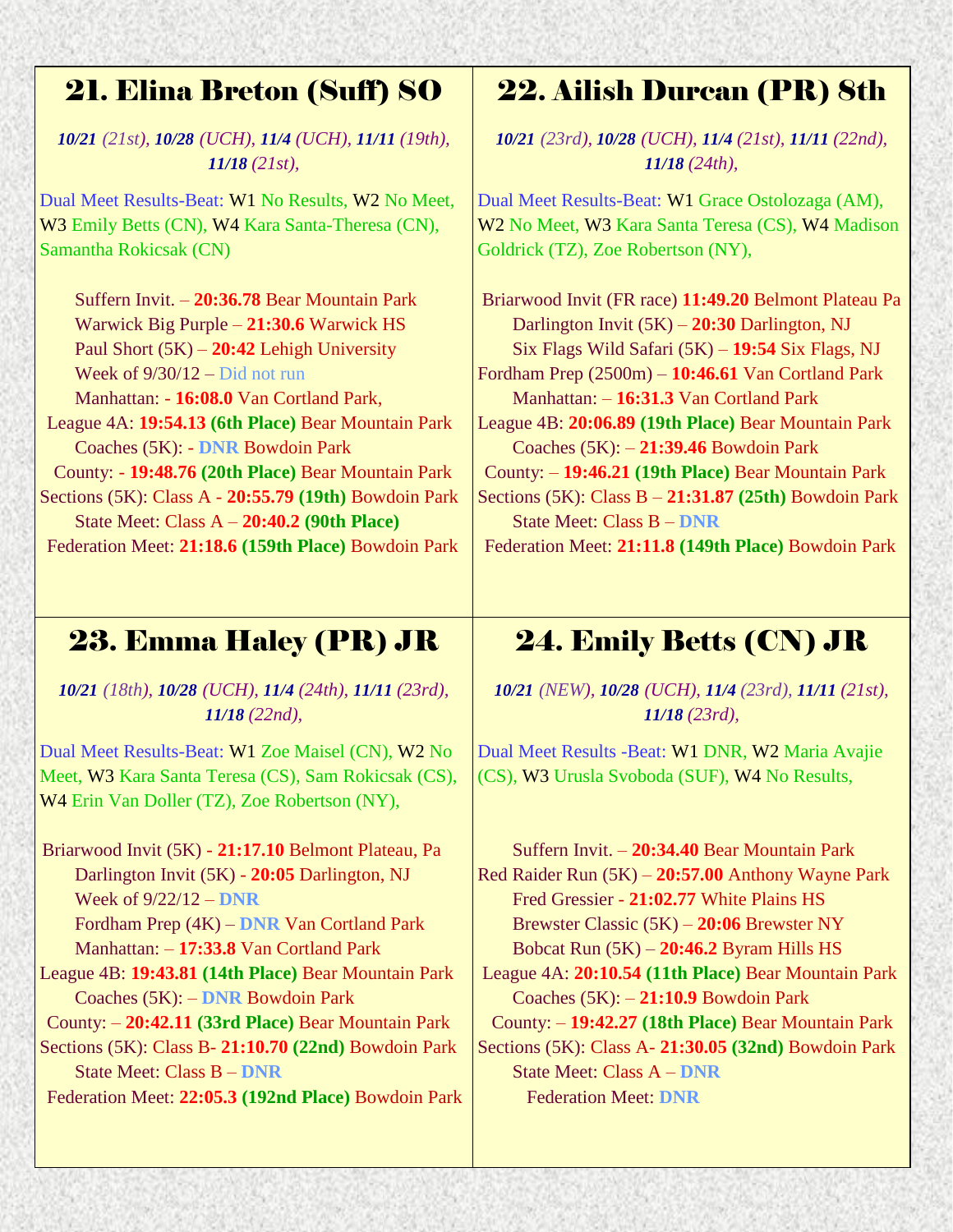#### 25. Kara Santa-Teresa (CS) JR

*10/21 (20th), 10/28 (UCH), 11/4 (UCH), 11/11 (NR), 11/18 (UCH),*

Dual Meet Results- Beat: W1 Kristen Dihari (NR), Madison Goldrick (TZ), W2 Emily Betts (CN), Zoe Robertson (NY), W3 Brianne Garvey (PR), W4 Jumana Khatib (CS)

Suffern Invit. – **20:18.63** Bear Mountain Park Red Raider Run (5K) – **20:47.09** Anthony Wayne Park Week of 9/22/12 – **DNR** Brewster Classic (5K) – **21:06** Brewster NY Bobcat Run (5K) – **20:48.6** Byram Hills HS League 4A: **20:01.46 (7th Place)** Bear Mountain Park Coaches (5K): - **20:59.98** Bowdoin Park County: - **20:27.81 (29th Place)** Bear Mountain Park Sections (5K): Class A- **21:40.92 (36th)** Bowdoin Park State Meet: Class A – **DNR** Federation Meet: **DNR**

# Honorable Mention

#### Claire Brennan (PR) FR

*10/21 (NEW), 10/28 (UCH), 11/4 (22nd), 11/11 (UCH),*

Dual Meet Results-Beat: W1 DNR, W2 No Meet, W3 Kara Santa Teresa (CS), W4 Erin Van Doller (TZ), Zoe Robertson (NY),

 Briarwood Invit (5K) – **22:08.70** Belmont Plateau, Pa Darlington Invit (FR race) – **10:17** Darlington, NJ Six Flags Wild Safari (5K) – **20:47** Six Flags, NJ Fordham Prep (2500m) – **10:42.03** Van Cortland Park Manhattan (1.25miles) - **7:27.0** Van Cortland Park League 4B: **19:52.30 (17th Place)** Bear Mountain Park Coaches (5K): - **22:30.88** Bowdoin Park County: - **19:53.74 (JV Race)** Bear Mountain Park Sections (5K): Class B- **22:51.76 (22nd)** Bowdoin Park State Meet: Class B - **DNR**

Federation Meet: **DNR**

#### Kristien Dibari (NR) SO

*10/21 (20th), 10/28 (UCH), 11/4 (UCH), 11/11 (UCH),*

Dual Meet Results-Beat: W1 Madison Goldrick (TZ), Kassidy Ayres (TZ), W2 No Meet, W3 No Meet, W<sub>4</sub> N<sub>o</sub> Results

 Suffern Invit. – **20:41.32** Bear Mountain Park Red Raider Run (5K) – **20:40.70** Anthony Wayne Park Week of 9/22/12 – **DNR**  Week of 9/30/12 – **DNR**  Manhattan: - **16:52.5** Van Cortland Park League 4A: **20:20.51 (14th Place)** Bear Mountain Park Coaches (5K): - **21:25.94** Bowdoin Park County: - **20:08.90 (26th Place)** Bear Mountain Park Sections (5K): Class A- **22:26.63 (55th)** Bowdoin Park State Meet: Class A - **DNR** Federation Meet: **DNR**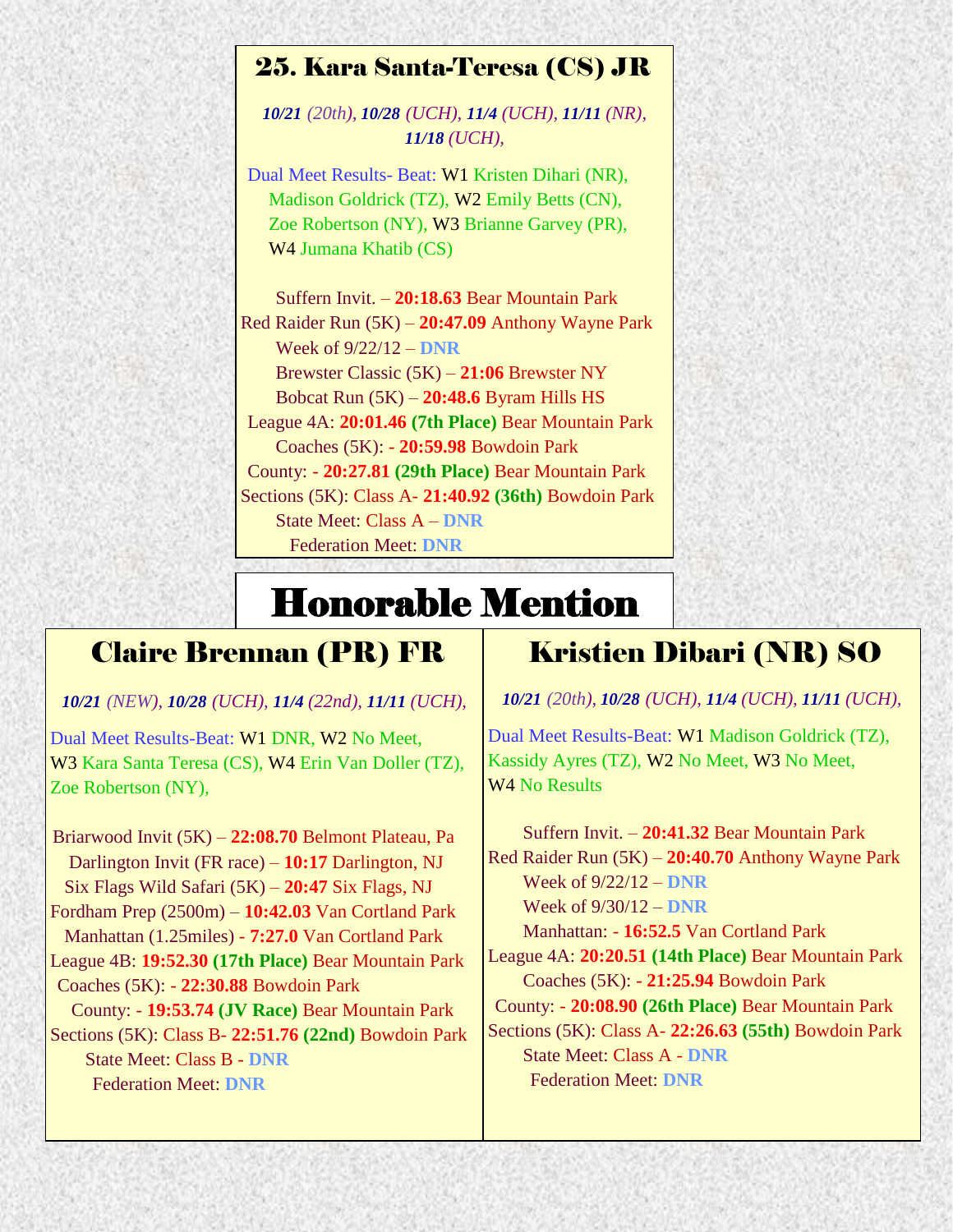## Kaitlin O'Riordan (PR) JR

*10/21 (20th), 10/28 (UCH), 11/4 (UCH), 11/11 (UCH),*

Dual Meet Results-Beat: W1 Zoe Maisel (CN), W<sub>2</sub> No Meet, W<sub>3</sub> Kara Santa Teresa (CS), W4 Deirdre Rizzo (TZ),

Briarwood Invit (5K) - **21:08.80** Belmont Plateau, Pa Darlington Invit (5K) – **20:45** Darlington, NJ Six Flags Wild Safari (5K) – **20:00** Six Flags, NJ Fordham Prep (4K) – **17:18.06** Van Cortland Park Manhattan: – **16:37.2** Van Cortland Park League 4B: **19:51.33 (16th Place)** Bear Mountain Park Coaches (5K): – **21:40.76** Bowdoin Park County: – **20:50.29 (35th Place)** Bear Mountain Park

Sections (5K): Class B – **DNR** Bowdoin Park State Meet: Class B - **DNR** Federation Meet: **22:28.5 (209th Place)** Bowdoin Park

## Ellie Collinson (Nan) SR

Dual Meet Results-Beat: W1 No Results, W2 Kara Santa Teresa (CS), W3 Emma Haley (PR), Brianne Garvey (PR), W4 No Results

Suffern Invit. – **21:25.70** Bear Mountain Park Red Raider Run (5K) –**DNR** Anthony Wayne Park EJ Herrman Invit – **22:08.7** Proctor Park, Utica, NY Brewster Classic (5K) – **21:35** Brewster NY Manhattan: – **17:25.2** Van Cortland Park League 4B: **20:18.76 (20th Place)** Bear Mountain Park Coaches (5K): – **23:17.01** Bowdoin Park County: – **20:41.58 (32nd Place)** Bear Mountain Park Sections (5K): Class B – **22:00.80 (31st)** Bowdoin Park State Meet: Class B – **20:56.5 (90th Place)** Federation Meet: **22:05.5 (193rd Place)** Bowdoin Park

## Stephine Mungroo (Nan) SR

Dual Meet Results-Beat: W1 No results, W2 Erin Von Dollen (TZ), W3 Katie Parnow (PR), W4 No Results

Suffern Invit. – **20:38.00** Bear Mountain Park Red Raider Run (5K) – **DNR** Anthony Wayne Park EJ Herrman Invit – **21:27.1** Proctor Park, Utica, NY Brewster Classic (5K) – **20:45** Brewster NY Manhattan: - **DNR** Van Cortland Park League 4B: **19:59.02 (18th Place)** Bear Mountain Park Coaches (5K): - **21:33.36** Bowdoin Park County: - **21:28.41 (45th Place)** Bear Mountain Park Sections (5K): Class B – **DNR** Bowdoin Park State Meet: Class B – **21:50.3 (115th Place)**

Federation Meet: **22:44.7 (218th Place)** Bowdoin Park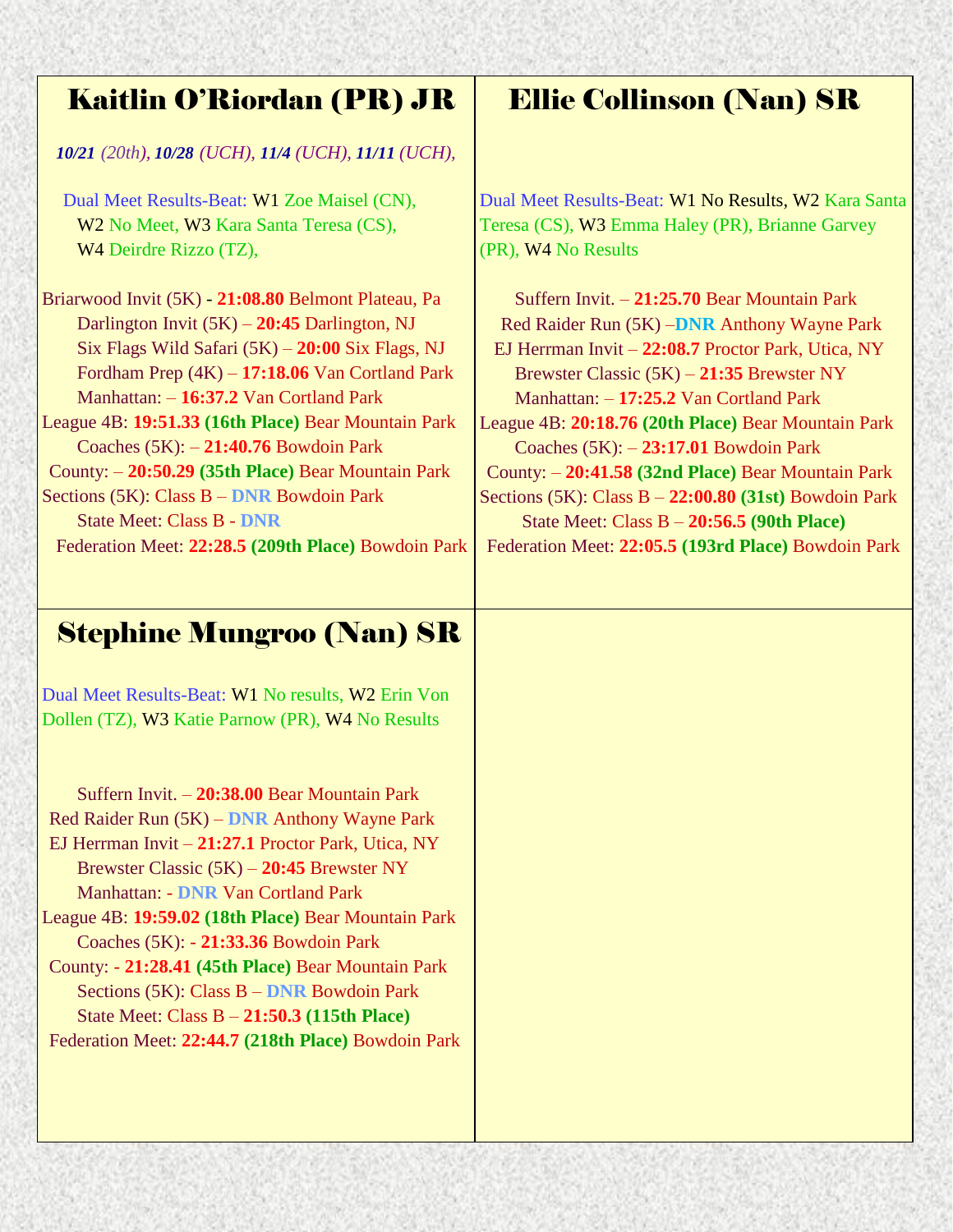# **Honorable Mention** Samantha Rokicsak (CS) JR

Dual Meet Results-Beat: W1Chloe Tannhauser (NR), Caitlin Hartnett (TZ), W2 Did not run, W3 Ellie Collinson (NAN), Emma Haley (PR), W4 Jumana Khatib (SUF),

 Suffern Invit. – **19:52.74** Bear Mountain Park Red Raider Run (5K) – **20:57.93** Anthony Wayne Park Week of 9/22/12 – **DNR**

Brewster Classic (5K) – **21:21** Brewster, NY Bobcat Run (5K) – **21:02.8** Byram Hills HS League 4A: **20:21.16 (15th Place)** Bear Mountain Park

Coaches (5K): - **22:38.78** Bowdoin Park

County: - **20:10.46 (27th Place)** Bear Mountain Park Sections (5K): Class A- **22:13.73 (50th)** Bowdoin Park